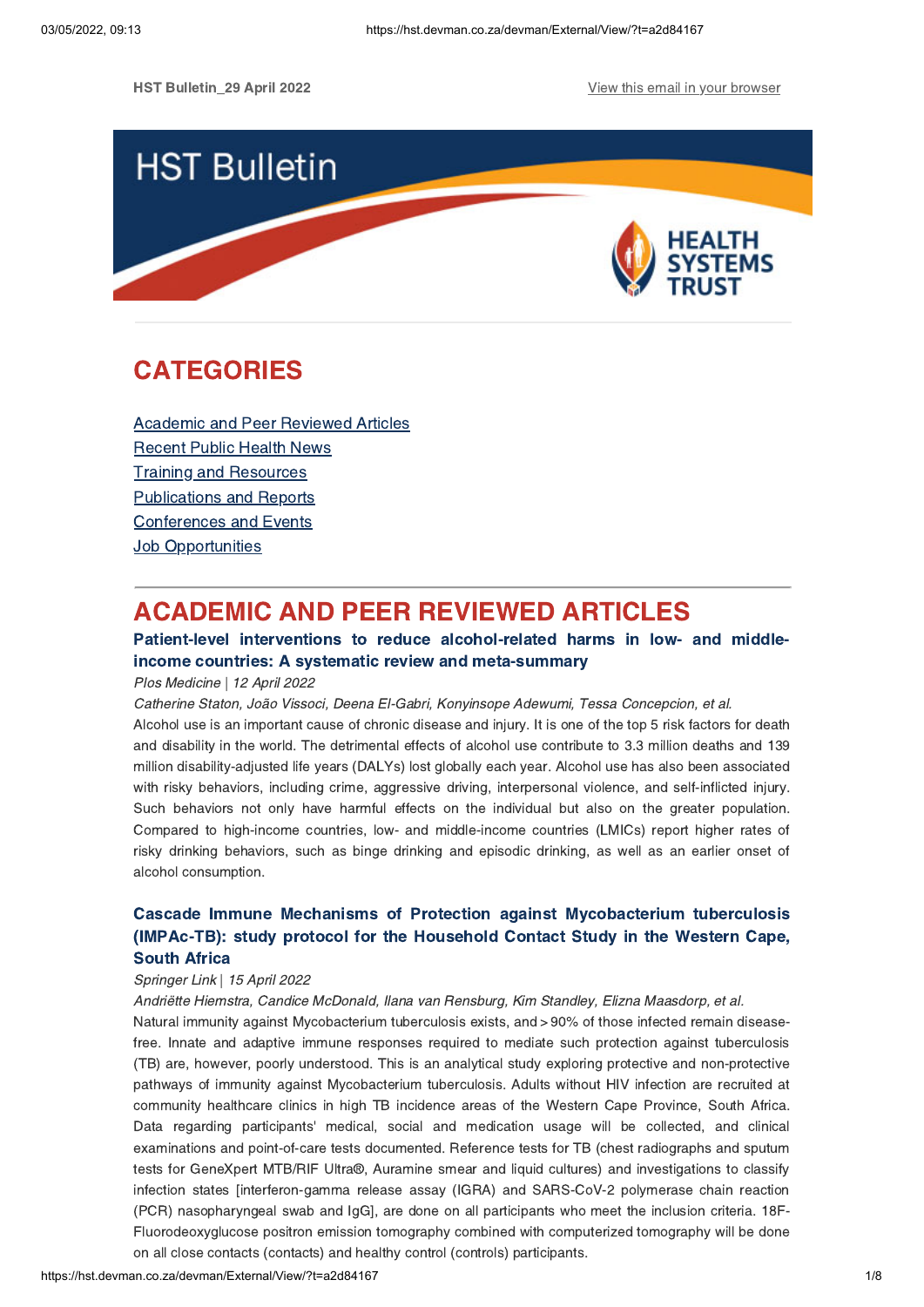# Enablers and barriers to effective parenting within the first 1000 days: an exploratory study of South African parents and primary caregivers in low socioeconomic communities

### economic communities BMC Public Health | 20 April 2022

The first 1000 days is the period between conception and a child's second birthday. It is the critical period for disease prevention and the fundamental window of opportunity for a child's development. These first 1000 days are especially crucial for the most active period of neurological childhood brain development. Children's experiences in the first 1000 days of life have major effects on child development and wellbeing. Studies have shown that a child with early and typical physical, social, emotional, language and cognitive development has better health and educational outcomes in childhood, and later in life, as well as employment outcomes in adulthood. This indicates that development during the first 1000 days of life significantly contributes to the life trajectory of individuals. Poor maternal newborn and child health (MNCH) is considered a global public health burden. In 2019, it was estimated that 5.2 million children younger than five years die from mostly preventable or treatable causes.

## 'It feels like my visibility matters': Women ageing with HIV overcoming the ['violence](https://hst.devman.co.za/devman/external/?t=15585b86)<br>of invisibility' through community, advocacy and the radical act of care for others **of invisibility' through community, advocacy and the radical act of care for others**<br>*Sage Women's Health* | *22 April 2022*

Sage Women's Health | 22 April 2022

#### Jacqui Stevenson

Women living with and ageing with HIV face intersecting stigma and discrimination, on the basis of HIV, age, gender and, for many women, race, ethnicity and immigration status.1 The experience of growing older with a stigmatized condition, in an ageist, sexist, and racist society, impacts women's experiences in significant, overlapping, and reinforcing ways. To claim, publicly and proudly, ownership of a stigmatized identity and belonging to a stigmatized group, is a radical act of refusal and self-care, that was replicated in different ways in the stories shared by women living with HIV in a study conducted in London between 2015 and 2019. In this participatory, feminist-oriented study, women aged over 50 living with HIV described the intention, and value behind their visibility as women living with HIV, whether as activists in national media, in peer support groups or in personal relationships. Regardless of the stage upon which their visibility was set, there was a clear shared sense that visibility had value, for themselves and for others.

## Clinical [characteristics](https://hst.devman.co.za/devman/external/?t=111241e9) with inflammation profiling of long COVID and association<br>with 1-year recovery following hospitalisation in the UK: a prospective observational with 1, year recovery following the primeriment in the UK: a prospective observational study

### The Lancet| 23 April 2022

#### The PHOSP-COVID Collaborative Group

As of April, 2022, more than 500 million cases of SARS-CoV-2 infection have been reported worldwide,1 with 21.7 million cases in the UK2 and over 820 000 patients in the UK admitted to hospital for COVID-19. This population is at high risk of persisting health impairments 6 months after discharge associated with reduced physical function and health-related quality of life. It is essential to understand both the longerterm trajectory of recovery to identify ongoing health-care needs and the required response by health-care systems and policy makers for this already large and ever-increasing population. Much remains unknown about the longer-term sequelae of COVID-19. In the largest cohort study to date from Wuhan, China, nearly half of patients had persistent symptoms 12 months after discharge from hospital for COVID-19. 6– 12 months after discharge, patients had no change in 6-min walk distance, but had some improvement in the results of pulmonary imaging.

## ["After](https://hst.devman.co.za/devman/external/?t=83f2f4c8) 25 years of democracy we are still stigmatized and discriminated against...":<br>Health care experiences of HIV positive older black gay men in a township in South Health care experiences of the positive older black gay men in a township in South<br>Africa

Africa The Journal of Practice Teaching and Learning | 24 April 2022 Thembelani Mange, Neil Henderson, Nomvuyo Lukelelo

Older gay black men living with HIV and AIDS have been and continue to be an invisible part of the research landscape in South Africa, with the focus being on the younger LGBTQI+ cohort. Furthermore, aging and health care concerns of this population are 'swept under the carpet' due to stigmatization and homophobia. This qualitative study explored the aging and health-care experiences of older gay black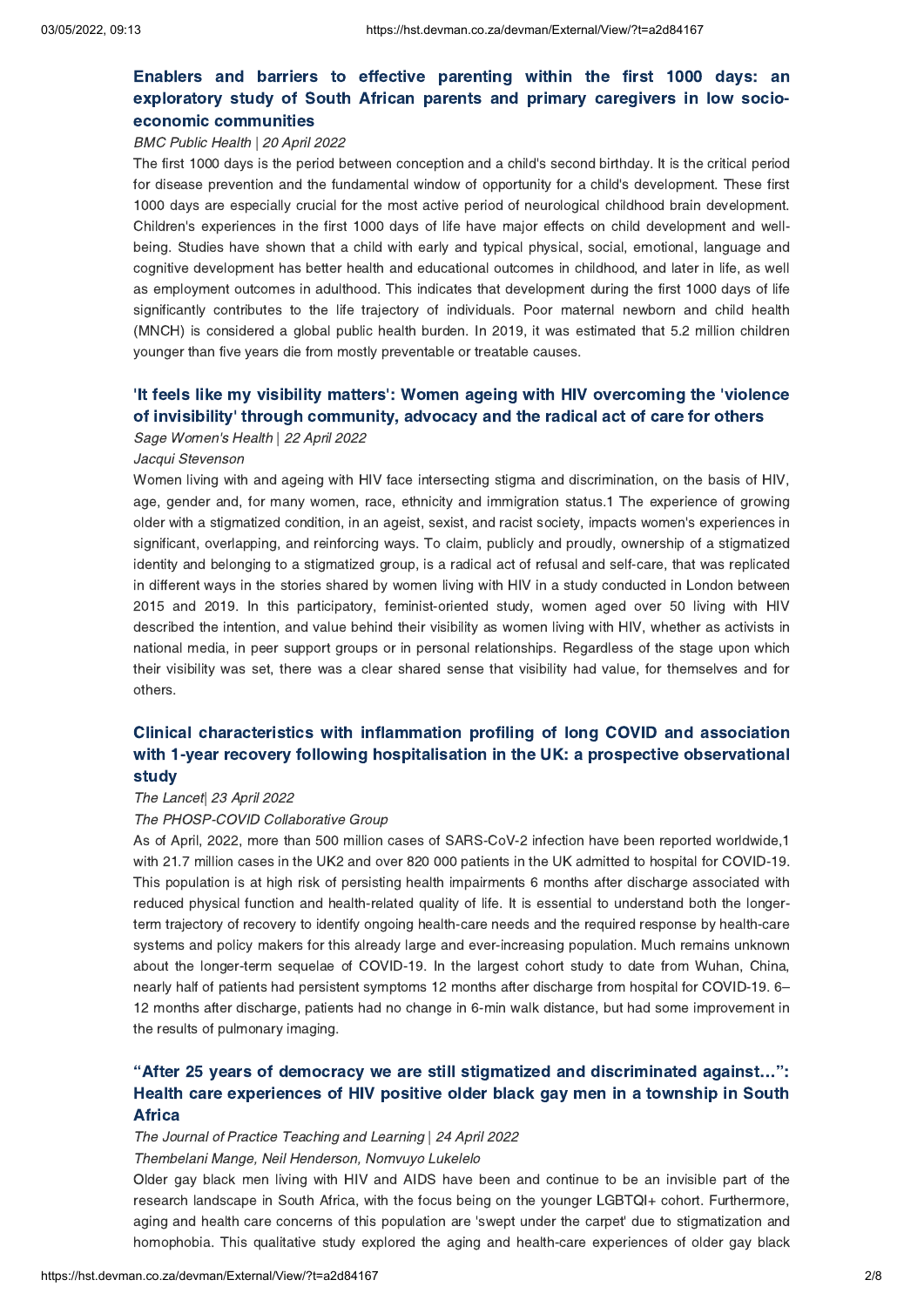#### 03/05/2022, 09:13 https://hst.devman.co.za/devman/External/View/?t=a2d84167

men in a selected township in the Cape Metropole, with the purpose of finding strategies to deal with their real life concerns. The first author utilized in-depth interviews with 15 participants, 10 of which were a sample of self-identified gay men, aged between 43-77 and drawn from a selected township in the Cape Metropole in South Africa. Five health professionals working at the local clinic were also interviewed. Interviews were audio-recorded in the language of the participants (isiXhosa) and transcribed verbatim. They were then translated from isiXhosa to English before a thematic analysis was undertaken. One of the key findings of the study was that health-care professionals, particularly nurses at a local clinic, are stigmatizing older black men who are living with HIV and AIDS. This is exacerbated by the rejection by their families and the death of their life partners which leads to isolation, loneliness and depression. Due to comorbidities, COVID-19 has led to some participants passing away. Training of health-care professionals should be prioritized by social workers and workshops should be held in the township to educate families of older LGBTQI+ people on their aging concerns.

# [Utilisation](https://hst.devman.co.za/devman/external/?t=694d3133) of cervical cancer screening among women living with HIV at Kenya's

### national referral hospital South African Journal of HIV Medicine | 25 April 2022

James Kangethe, Aliza Monroe-Wise, Peter Muiruri, Jamer Komu, Kenneth Mutai, et al.

Cervical cancer is the second most common cancer among women in sub-Saharan Africa (SSA). In Kenya, over 5000 new cervical cancer cases occur annually resulting in over 3000 deaths. Over half of Kenyan women living with HIV (WLHIV) are infected with a high-risk human papillomavirus (HR-HPV) genotype which contributes to higher cervical cancer incidence and mortality among Kenyan WLHIV. The Kenyan HIV prevalence among women of reproductive age is 6.2%. The World Health Organization (WHO) recommends integrating cervical cancer prevention services at primary, secondary, and tertiary levels within HIV care programmes. This includes the provision of HPV vaccination to eligible adolescent girls and young women (AGYW) combined with health education on risk factors for cervical cancer, and regular screening for early detection among at risk women, and treatment with surgery, cryotherapy, radiotherapy, or chemotherapy, when necessary.

#### (Return to Top)

### **RECENT PUBLIC HEALTH NEWS**

#### Booster vaccine hesitancy: South Africans dragging their heels

### Booster vaccine hesitancy: South Africans dragging their heels Health-e News | 20 April 2022

As a possible fifth COVID-19 wave looms, a report has revealed that booster vaccine hesitancy is at a high among South Africans, placing the country's uptake at a crossroads. The SA Covid and Vaccine Social Listening Report is published weekly and covers vaccine sentiment, rumours and misinformation in South Africa. According to the latest report, people living in the Buffalo City Metro in the Eastern Cape are tired of hearing about vaccines. Meanwhile, those living in OR Tambo, want to get vaccinated but many don't have access to a clinic.

### Over 1 million African children protected by first malaria vaccine WHO | 21 April 2022

As World Malaria Day approaches, more than 1 million children in Ghana, Kenya and Malawi have received one or more doses of the world's first malaria vaccine, thanks to a pilot programme coordinated by WHO. The malaria vaccine pilots, first launched by the Government of Malawi in April 2019, have shown that the RTS,S/AS01 (RTS,S) vaccine is safe and feasible to deliver, and that it substantially reduces deadly severe malaria. These findings paved the way for the historic October 2021 WHO recommendation for the expanded use of RTS,S among children living in settings with moderate to high malaria transmission. If widely deployed, WHO estimates that the vaccine could save the lives of an additional 40 000 to 80 000 African children each year.

## WHO [recommends](https://hst.devman.co.za/devman/external/?t=26e744f) highly successful COVID-19 therapy and calls for wide geographical distribution and transparency from originator  $W$ HO | 22 April 2022

Today, WHO made a strong recommendation for nirmatrelvir and ritonavir, sold under the name Paxlovid, for mild and moderate COVID-19 patients at highest risk of hospital admission, calling it the best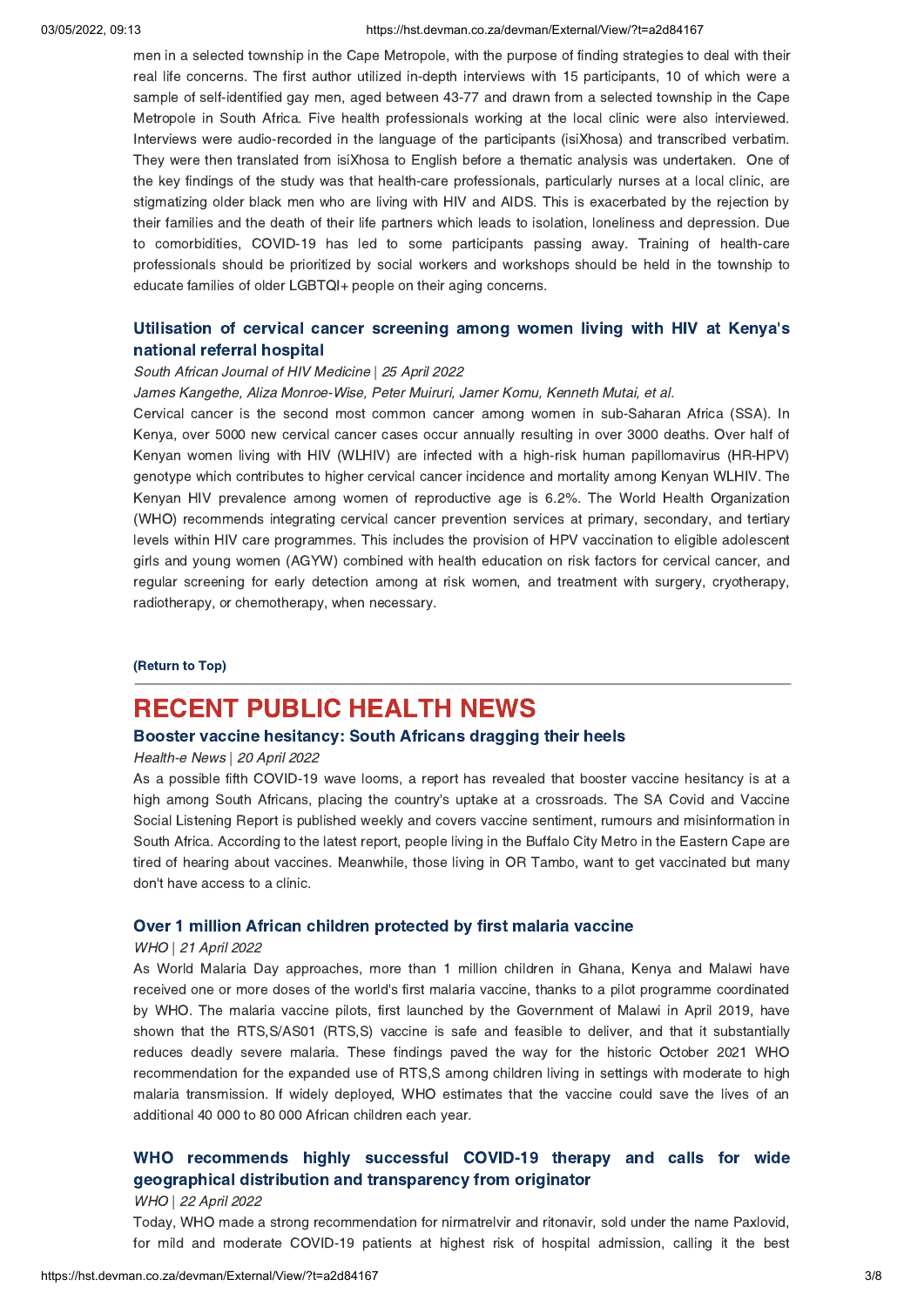#### 03/05/2022, 09:13 https://hst.devman.co.za/devman/External/View/?t=a2d84167

therapeutic choice for high-risk patients to date. However, availability, lack of price transparency in bilateral deals made by the producer, and the need for prompt and accurate testing before administering it, are turning this life-saving medicine into a major challenge for low- and middle-income countries. Pfizer's oral antiviral drug (a combination of nirmatrelvir and ritonavir tablets) is strongly recommended for patients with non-severe COVID-19 who are at highest risk of developing severe disease and hospitalization, such as unvaccinated, older, or immunosuppressed patients.

# State of SA Hospitals: Are we ready for [government](https://hst.devman.co.za/devman/external/?t=fe285ab2)'s ambitious National Health

### Insurance? IOL | 22 April 2022

Despite the setbacks of the Covid-19 pandemic, South Africa will forge ahead with the rollout of the National Health Insurance said Foster Mohale, the national spokesman for the Department of Health. "Parliament has opted for virtual public hearings few months ago to process the bill," said Mohale. He said the implementation of the NHI will ensure that all people - poor, rich young and old, would have equal access to quality, accessible and affordable healthcare services.

### Supporting HIV services for flood survivors in KwaZulu-Natal UNAIDS | 23 April 2022

Since floods killed 440 people and left many thousands more homeless last week in KwaZulu-Natal (KZN), South Africa, UNAIDS has been working with communities, civil society and government leaders to respond. Together with the UN system in South Africa, donors and other partners, UNAIDS has been urgently evaluating the needs of thousands of people living with HIV who were directly impacted by the flash flooding. Swollen rivers and landslides damaged more than 600 schools and 66 health care facilities, while many homes have been left without running water or electricity. The government health facilities that can operate, say that they are being overwhelmed, with their staff – themselves affected by the flooding - being further stretched by the scale of demand for health services. "It is a very tense and stressful time for everyone," said Miriam Chipimo, UNAIDS Fast-Track Adviser based in KZN. "Major roads are damaged or flooded, food supplies are disrupted. People are struggling for electricity, water and shelter while worrying about security. Some are having to dig through the mud, looking for friends and family members on their own."

### Chronically ill patients fear for their lives City Press | 24 April 2022

Scores of patients from areas affected by the recent devastating floods in KwaZulu-Natal have been left in limbo as they cannot get their chronic medication. Some patients told City Press this week that they were turned away from local clinics because there was no medication to dispense. 36-year-old man from Mtubatuba, a small town north of Richards Bay, who is being treated for HIV, said he took the last of his tablets on Friday last week. "On Wednesday, I decided to go to the Nkundusi clinic in the Qakwini Reserve as I felt it was safe for me to travel. When I arrived at the clinic, there were already a number of patients there, including mothers with babies, to get their medication.

### Expert sounds alarm on fifth wave after Covid-19 curve turns upwards in SA Daily Maverick | 24 April 2022

Early indications, including a rise in test positivity rates and the presence of the SARS-CoV-2 virus in the country's wastewater, are sounding the alarms for the arrival of a possible fifth, winter wave in South Africa. It is not clear yet whether the currently dominating Omicron variant BA2 is being replaced by <sup>a</sup> different subvariant, the head of the National Institute for Communicable Diseases (NICD), Professor Adrian Puren, said on Thursday. Two subvariants, BA.4 and BA.5, are being tracked by the World Health Organization, as more cases of these have been found in countries other than South Africa. Looking at the case numbers, it appears they are increasing rapidly, with a rise in the number of positive tests in the country.

### 5 healthy habits you must follow if diabetes runs in your family Times Now | 24 April 2022

Diabetes is largely a lifestyle disorder that is not always inherited, yet family history can still increase the disease risk of an individual. Diabetes is a chronic condition characterised by abnormally high blood sugar levels that could over time contribute to the possibility of heart diseases, obesity, blindness, diabetic foot,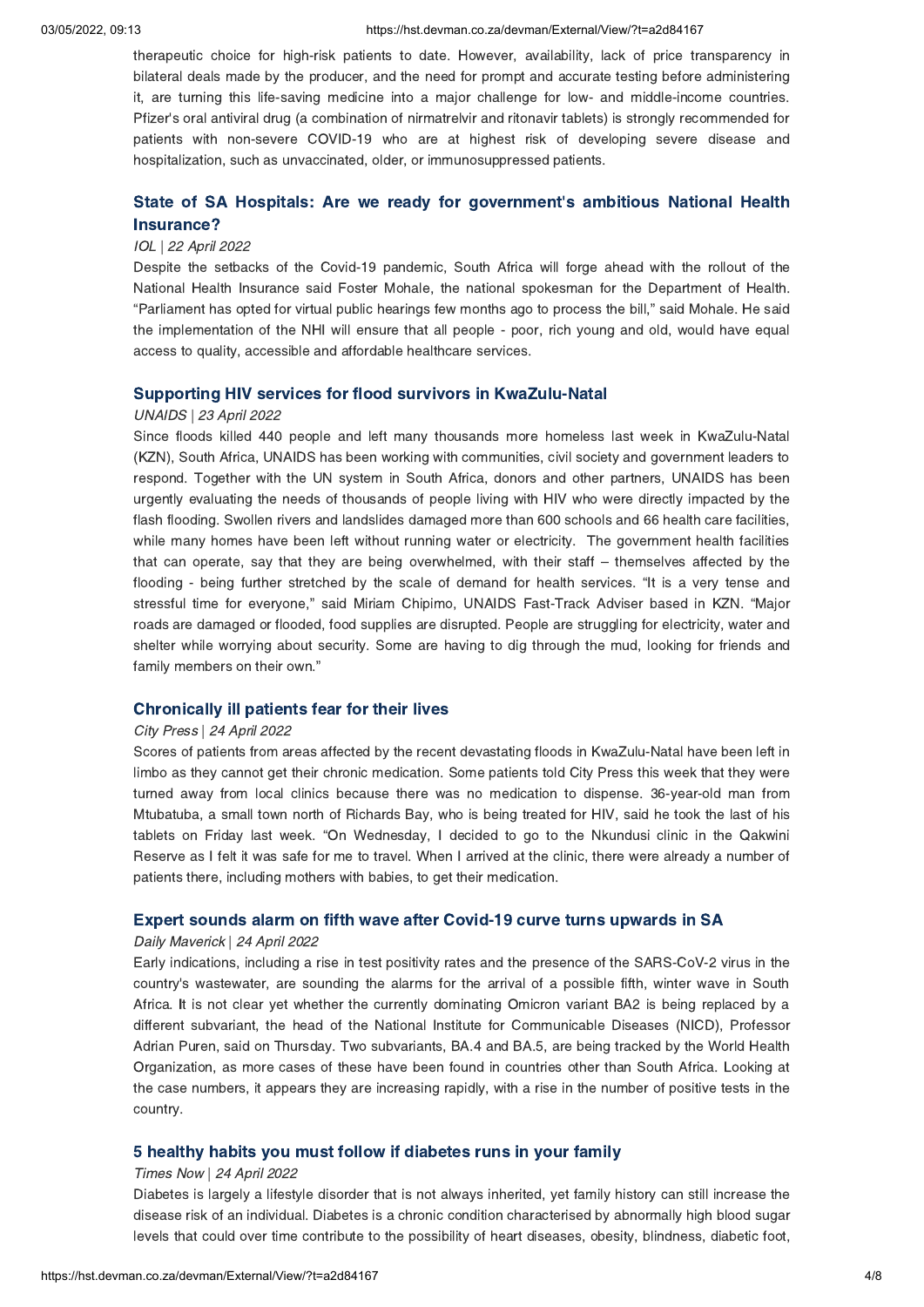or even the need for limb amputation. In such a scenario, what must one do to mitigate diabetes risk if the condition runs in the family? We have an answer, the following healthy habits could help.

# Malaria on the rise — combating and eliminating it is a complex and [ever-changing](https://hst.devman.co.za/devman/external/?t=50939d0d)

### n 1111<br>Daily Maverick | 24 April 2022

The battle to eliminate malaria has been ongoing for decades, despite the advances and gains made in reducing the global malaria burden between 2000 and 2015. There were an estimated 241 million malaria cases with 627,000 malaria-related deaths worldwide in 2020. That is about 14 million more cases and 69,000 more deaths than in 2019. Recently, progress has reversed, with a slow incline in cases and deaths being noted. New approaches are needed if we are ever to achieve the 2030 targets of the World Health Organization's (WHO) Global Technical Strategy for Malaria — global reduction of 90% in case incidence and mortality, and elimination in at least 35 countries. The WHO theme for World Malaria Day 2022 on 25 April is "Harness innovation to reduce the malaria disease burden and save lives."

### UN News | 24 April 2022

Noting that the day is marked annually on 25 April to focus global attention on the mosquito-borne infectious disease, and its devastating impact, especially in Sub-Saharan Africa Dr. Moeti said that this year aligns with her call to urgently scale up innovation and deploy new tools to battle malaria, while also advocating for equitable access to prevention and treatment – within the context of building health system resilience. "While this is a ground-breaking advance in the development of new tools to fight this disease, with the potential to save millions of lives, supplies are currently limited", she said. As such, it is important to ensure that available doses are being used for maximum impact, while continuing to be accessible to those most at risk.

### Daily Maverick | 24 April 2022

Every year, hundreds of thousands of people, mostly children living in Africa, succumb to malaria, an ageold mosquito-borne scourge. The World Health Organization (WHO) estimates that 627,000 people died in 2020, an increase of 12 per cent from 2019, mainly due to "disturbances" in access to care linked to the Covid-19 pandemic. Before 2020, steady progress on the transmission and treatment of malaria had been made, mostly through the use of insecticide-treated mosquito nets, testing and effective drugs. World Malaria Day was established in May 2007 to provide "education and understanding of malaria" and is commemorated every year on 25 April to recognise global efforts to control malaria.

### Malaria elimination: South Africa needs to regroup and refocus to get there The Conversation | 24 April 2022

In recent years South Africa has made significant progress in its effort to eliminate malaria. The World Health Organization (WHO) lists it as one of the countries that has the potential to eliminate the disease in the near future. In 2021, the WHO also hailed South Africa for bucking a grim trend. It was one of the few malaria-endemic countries in Africa that did not see a major upsurge in malaria cases caused by COVIDrelated disruptions. But it's not all good news. For the second time in a decade, South Africa is set to miss its malaria elimination target. The country had committed to ending malaria by 2018, but this did not happen. In 2019, the government set a goal to end malaria by 2023. Despite implementing a number of new interventions which have reduced the country's malaria burden, South Africa failed to halt the transmission of malaria within its borders.

### Fresh signs of mosquito insecticide resistance in South Africa The Conversation | 24 April 2022

Most South Africans aren't worried about malaria even though the disease is endemic in the country. Four of the country's nine provinces carry malaria risk while 10% of the population is at risk of contracting malaria. The lack of concern can be attributed to the fact that the country has a relatively low burden of the disease. In 2020, South Africa had 8,126 cases and 38 deaths. This is low when compared to the estimated 10,007,802 cases and 23,766 deaths in Mozambique during the same period. The low number of cases means that South Africa is a candidate for malaria elimination. To reach this goal the country would need to record no new infections for three years. This goal has recently been achieved by China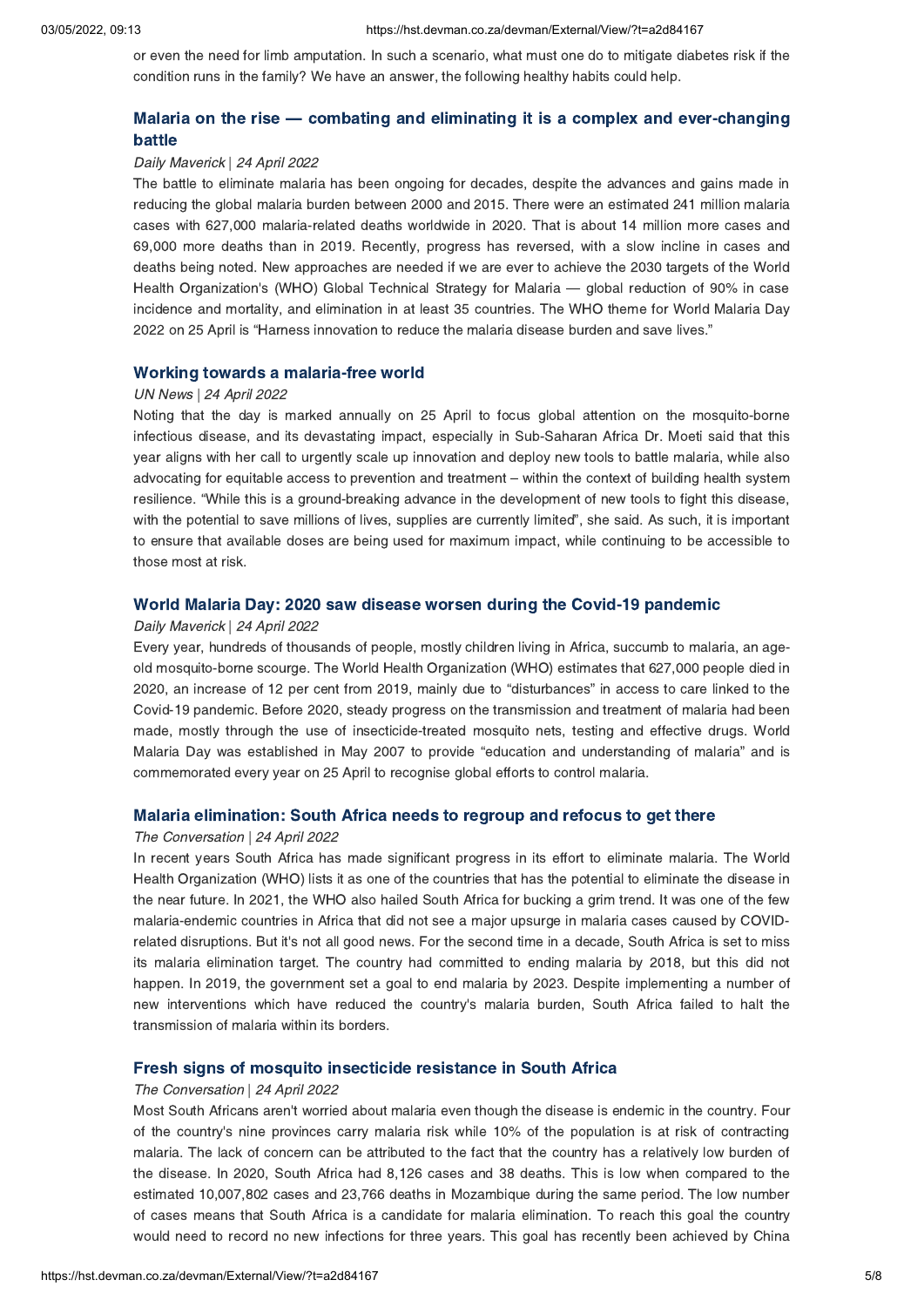and El Salvador in 2021, and Argentina and Algeria in 2019. The region in South Africa most likely to achieve this status is KwaZulu-Natal where the incidence rate is very low. But there are threats to achieving the goal.

### Sexual abuse: Why young males are often invisible victims Health-e News | 25 April 2022

Young boys and men, who are victims of sexual abuse, choose to rather suffer in silence than seek help or speak up. The fear of being ridiculed or labelled 'weak' is a step too far for them and they often face the trauma alone. According to Dr Shaheda Omar, Director of Clinical Services at The Teddy Bear Clinic (TTBC), many factors continue to hinder young boys from seeking help. "Traditions and culture minimise the impact of sexual abuse and sexual assault on the boy child. When a disclosure is made, the blame is shifted and the boy victim is either accused of lying or in some way being responsible for the crime. Male victims must also often confront unsympathetic attitudes, especially if they choose to report the crime. They may also lack support from family and friends," said Omar.

# Pregnant women with COVID-19 face greater risk of [hospitalisation](https://hst.devman.co.za/devman/external/?t=5863aae) and ICU admission, strengthening case for vaccination

### EurekAlert! | 25 April 2022

New research to be presented at this year's European Congress of Clinical Microbiology & Infectious Diseases (ECCMID) in Lisbon, Portugal (23-26 April), suggests that pregnant women are at markedly greater risk of severe illness if they contract COVID-19 than non-pregnant women of child-bearing age. The findings are independent of key risk factors including age, underlying illnesses, vaccination status, and infecting variant. Importantly, the findings also indicate that women were half as likely to be hospitalised after just one dose of the COVID-19 vaccine, and even less likely with two or more doses. Similarly, women were more than half as likely to be admitted to the intensive care unit (ICU) when they had one dose of the vaccine, and even less likely with two or more doses.

### South Africa facing Covid wave test in coming weeks BusinessTech | 25 April 2022

The resurgence of Covid cases in South Africa and signs of a possible fifth wave of infections will test South Africa's government and the country's new pandemic restrictions, says Business Leadership South Africa chief executive Busi Mavuso. Writing in her weekly open letter, Mavuso noted South Africa is currently in 30 day transition period from the state of disaster Covid regulations that were ended on 5 April before new National Health Act regulations became the way of managing responses to the pandemic. "This fifth wave will be the first test of these regulations, and I hope that they will prove more effective than their predecessors in balancing the need to restrict the transmission of the virus with the need to have minimal disruption of the economy and our lives," she said.

# Link between [Epstein-Barr](https://hst.devman.co.za/devman/external/?t=767630e8) virus and multiple sclerosis is a crucial discovery for

### people strang with MS<br>Devdiscourse | 25 April 2022

Canada has one of the highest rates of multiple sclerosis (MS) in the world, with 250 out of every 100,000 people affected. MS is an autoimmune disease in which elements of the immune system that are designed to protect us — white blood cells and antibodies — instead begin to damage the brain and spinal cord. This causes acute attacks — also known as relapses — of neurologic dysfunction such as visual loss, trouble walking or urinary and sexual dysfunction. Environmental trigger But what causes MS? The answer is complex. MS is caused by a combination of factors including genetic susceptibility to the disease (being born with genes that cause MS), an abnormal immune system that attacks instead of protects and an environmental trigger. In a study published in the journal Science, researchers found that Epstein Barr virus (EBV) – the virus that causes mononucleosis – is also an environmental trigger for MS.

## $\overline{\phantom{a}}$

### **TRAINING AND RESOURCES**

#### **Subscribe to the Health Systems Trust Bulletin**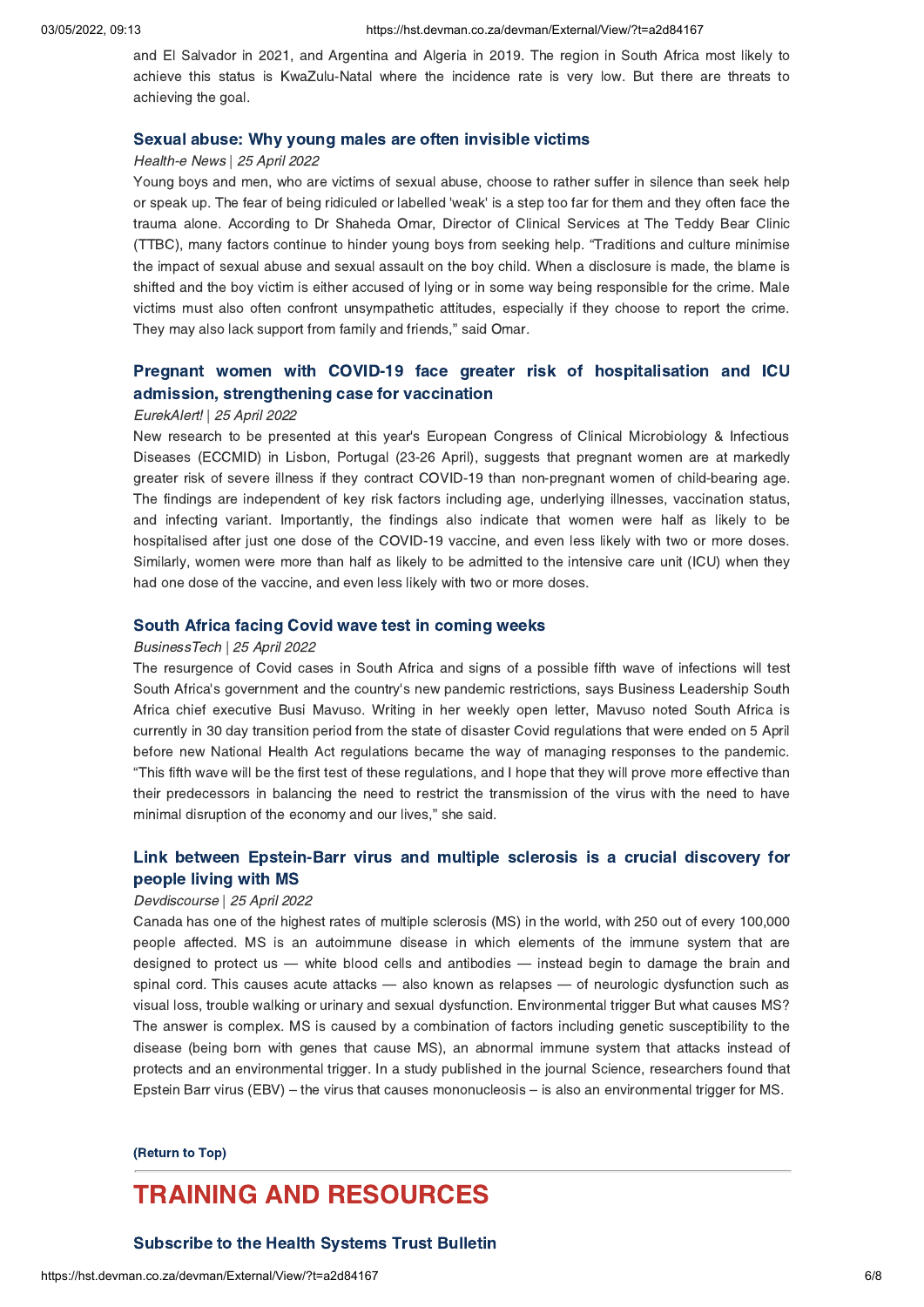The Health Systems Trust (HST) produces a weekly bulletin on Fridays focusing on key public health news, peer-reviewed journal articles and other important primary healthcare resources.

Subscribe to the Health Systems Trust 60percent HST produces a weekly online publication, 60percent, which keeps subscribers abreast with the latest news and developments pertaining to HIV-related maternal, adolescent, child and youth health. The name 60percent signifies that southern Africa is responding to a feminised HIV/AIDS epidemic, with at least 60% of those living with HIV being women.

Subscribe to 60percent by simply visiting HST's website (https://www.hst.org.za), scroll to the bottom of the page, hit the SUBSCRIBE button, and follow the prompts. Let's keep you posted!

The Health Systems Training Institute (HSTi) is the training arm of the Health Systems Trust (HST), a leading force in the South African public health sector. HST was established in 1992, on the brink of democracy in South Africa, and has since played a significant role in strengthening the national primary health system through health research, informatics, clinical support, capacity-building and training.

## $\frac{R}{\sqrt{R}}$

## **PUBLICATIONS AND REPORTS**

#### **South African Health Review 2021**

### Health Systems Trust | 2021

When it comes to service delivery and access in both the public and private health sectors, COVID-19 has put everything to the test. It has demonstrated how central public health security is to health and livelihoods, and how pandemic health emergencies expose the weaknesses and vulnerabilities of health systems, costing lives and causing immeasurable damage to economies. Few could have imagined the impact of COVID-19 when this pandemic reached our shores in March 2020.

This edition considers the government's and broader health sector's response to COVID-19, explores the current challenges facing the health system at this unprecedented time, and reflects on lessons learnt for future for public health emergencies. The chapters offer information on, inter alia, the challenges of balancing lives with livelihoods, and the impact of COVID-19 on different cadres of healthcare workers, especially Community Health Workers who found themselves at the forefront of our COVID-19 response. Other areas covered include the impact of COVID-19 on vulnerable populations like children, persons with disabilities, farmworkers, migrants, and the poorest in our society.

# WASH FIT: A practical guide for [improving](https://hst.devman.co.za/devman/external/?t=3d4bba74) quality of care through water, sanitation and hygiene in health care facilities. Second edition

### and hygiene in health care facilities. Second edition The WHO | 25 April 2022

WASH FIT is a risk-based, quality improvement tool for health care facilities, covering key aspects of WASH services: water; sanitation; hand hygiene; environmental cleaning; health care waste management; and selected aspects of energy, building and facility management.

The first edition of WASH FIT was published in 2018 and as of 2022 is in use in over 40 countries. This second edition responds to member state and user requests for more guidance and information on incorporating climate and environment and gender and equity considerations throughout each of the 5 WASH FIT steps as well as a greater focus on sustainable, implementation and engagement with health actors.

The approach and WASH standards are the same as those included in the first edition of WASH FIT and thus those already implementing WASH FIT can use the new package to improve existing efforts. The Second Edition also includes a set of fact sheets, check lists, updated assessments and examples of national adoption and use of WASH FIT. The guide is accompanied by a comprehensive training manual and set of training slides.